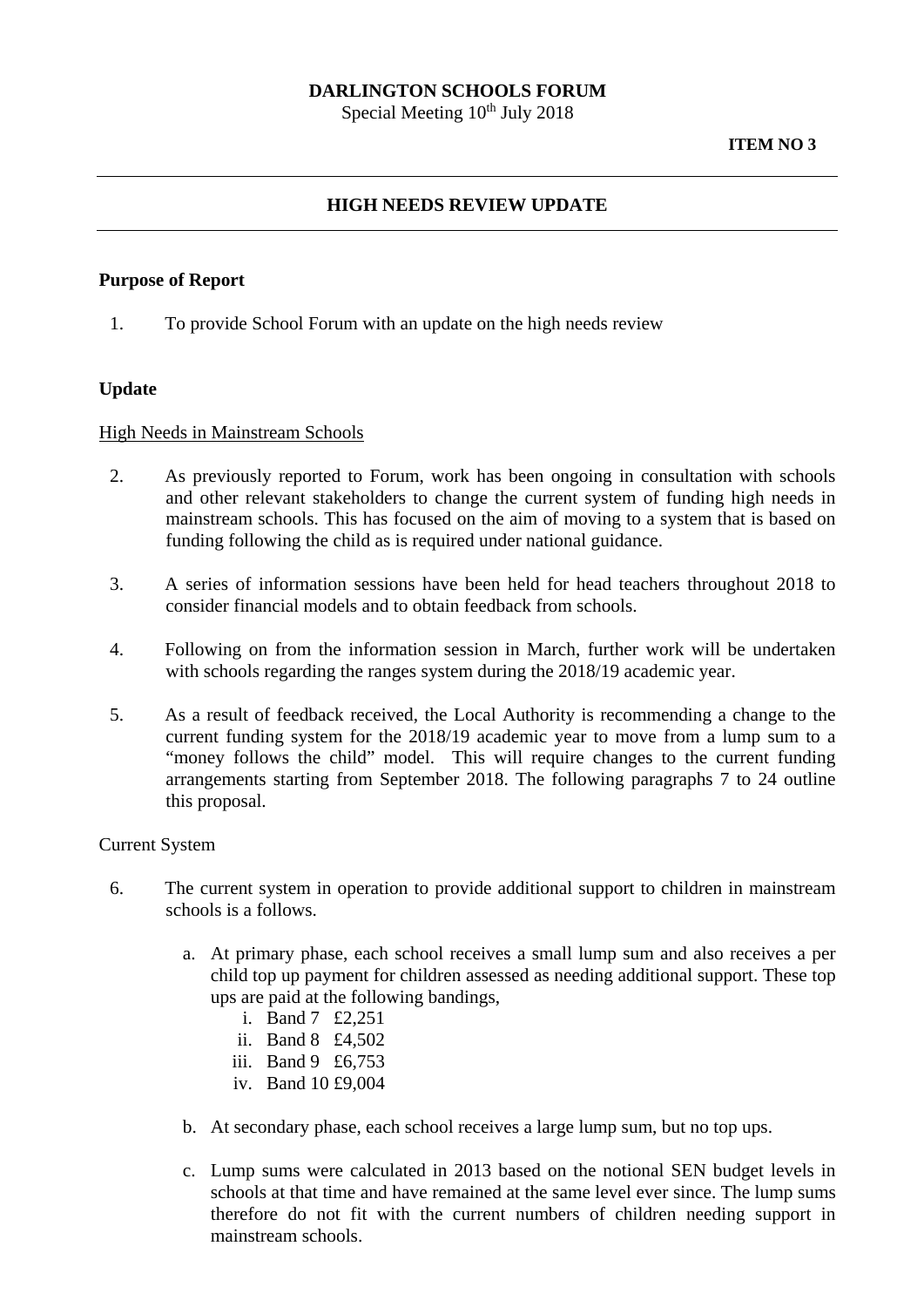d. Appendix 1 (attached) shows the lump sum each school currently receives.

# Proposed System

- 7. The current funding system is flawed as the funding does not follow the prescribed DfE system where funding follows the child. In addition the lump sums were calculated based on notional SEN figures from over five years ago so their values are out of date.
- 8. It is proposed that in the 2018/19 academic year the existing system of banding will continue with no changes to value of funding attached to each band. The system will however be modified to ensure that both primary schools and secondary schools receive funding on the same basis. In addition lump sums will be removed so that all funding follows the child.
- 9. In order to ensure that primary and secondary schools are funded under the same system the first requirement is to introduce top ups to secondary schools for children with EHC plans. Tops ups will therefore be paid to secondary schools on a per child basis from the start of the new academic year (September 18). As secondary schools will receive top up funding the lump sum they receive will need to decrease to mirror the lump sums that primary schools receive or secondary schools will be double funded.
- 10. A calculation has been undertaken to work out how much lump sum each secondary school would have received if secondary schools were on the same system as primary schools when the lump sum calculation was undertaken in 2013. This uses the notional SEN budgets from that period of time. The results of this calculation are shown at appendix 2.
- 11. Although all secondary schools will lose funding by reducing their lump sum this will be offset by the fact that they will receive top up payments in addition to the lump sum payment. The value of top up paid to secondary schools will be at the same rate as the top up rates for primary schools namely,
	- i. Band 7 £2,251
	- ii. Band 8 £4,502
	- iii. Band 9 £6,753
	- iv. Band 10 £9,004
- 12. The total amount of funding that each secondary school receives will be dependent on the number of child needing a top up in that school and the banding into which that child falls. It is therefore not possible to say exactly how much top up funding each school will actually receive in 2018/19.
- 13. For illustration purposes appendix 3 shows an estimated amount of top up each secondary school will receive. This has been calculated using the same data that was provided with regard to the ranges exercise, using the number of children on plans at March. In addition as children are currently not banded at secondary school phase, the figures assume that all children that will attract a top up, at band 10. **It is stressed that the figures in appendix 3 are a guide only, as the actual payments will be made based on the actual children in school during the 2018/19 year.**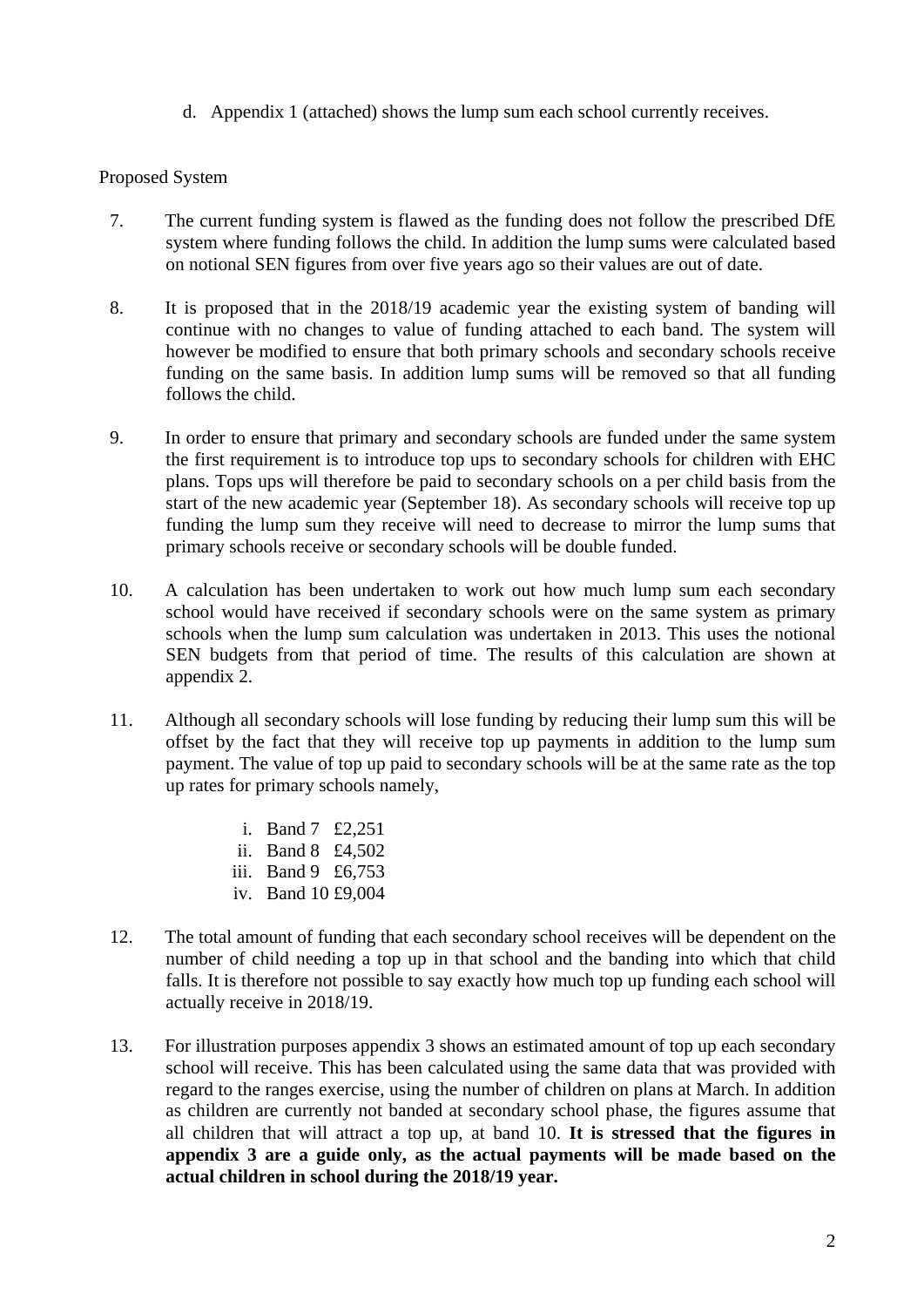- 14. Appendix 4 shows the overall net financial position for secondary schools in 2018/19 of the changes proposed above (i.e. a combination of appendix 2 and appendix 3).
- 15. At this stage no changes would occur to primary funding, as primary schools currently receive reduced lump sums and top ups at the above rates.
- 16. As noted above the prescribed national system is for funding to follow the child, therefore lump sums will need to cease. The Local Authority recognises that potentially the removal of the lumps sum will hit schools budgets and therefore there needs to be a transition period for lump sums. It is therefore proposed that the lump sums will be phased out over the 2018/19 academic year to give schools certainty over funding.
- 17. It is proposed that in the autumn 2018 term schools will receive 100% of their lump sum for that term, 50% in the spring 2019 term, and 25% in the summer 2019 term. The table at appendix 5 shows the effect of this on each school. (Please note that for secondary schools the lumps sums used in this calculation are those calculated for secondary schools to be aligned with primary schools i.e. lower lump sums, as per the above paragraphs).
- 18. The total net effect of the above changes on schools in 2018/19 in comparison to the current lump sum system (based on March 2018 plans) would be as per the table in appendix 6. Again please note that the top up values included within this table are for illustration only, actual top ups will be paid based on the actual children.
- 19. The table at appendix 6 shows the potential effect on a school by school basis of the proposed 2018/19 academic year funding arrangement. This arrangement ensures that all schools in Darlington are funded on the same basis in the 2018/19 academic year. It also ensures that the payment system meets the prescribed DfE requirement for funding to follow the child.
- 20. The Local Authority appreciates that even with no change in top up band values, the phasing out of lump sums will still have a significant reduction in the funding for a small number of schools during the 2018/19 academic year in comparison to the existing lump sum system.
- 21. For schools that are effected by the changes to the lump sum, it is proposed that in 2018/19 the Local Authority will build in extra protection, in that no school will lose more than 25% of the funding they would have received under the current lump sum system.
- 22. This additional protection will be calculated by comparing the reduction in lump sum with the amount of funding that is received through the reduced lump sum and top up funding in 2018/19. Where there is a reduction of more than 25% an additional payment will be made to ensure no school loses more than 25% of funding in 2018/19 in comparison to the current lump sum system.
- 23. Where payments are due these will be paid at the end of the year once all top up payments have been paid in order that a calculation can be undertaken to compare what was due under the lump sum system to what has been received in 2018/19. Appendix 7 illustrates this proposal on all schools.
- 24. The level of budget required to fund this guarantee will be unknown until the year end, however based on the data used in the workings, approximately £68,000 would be